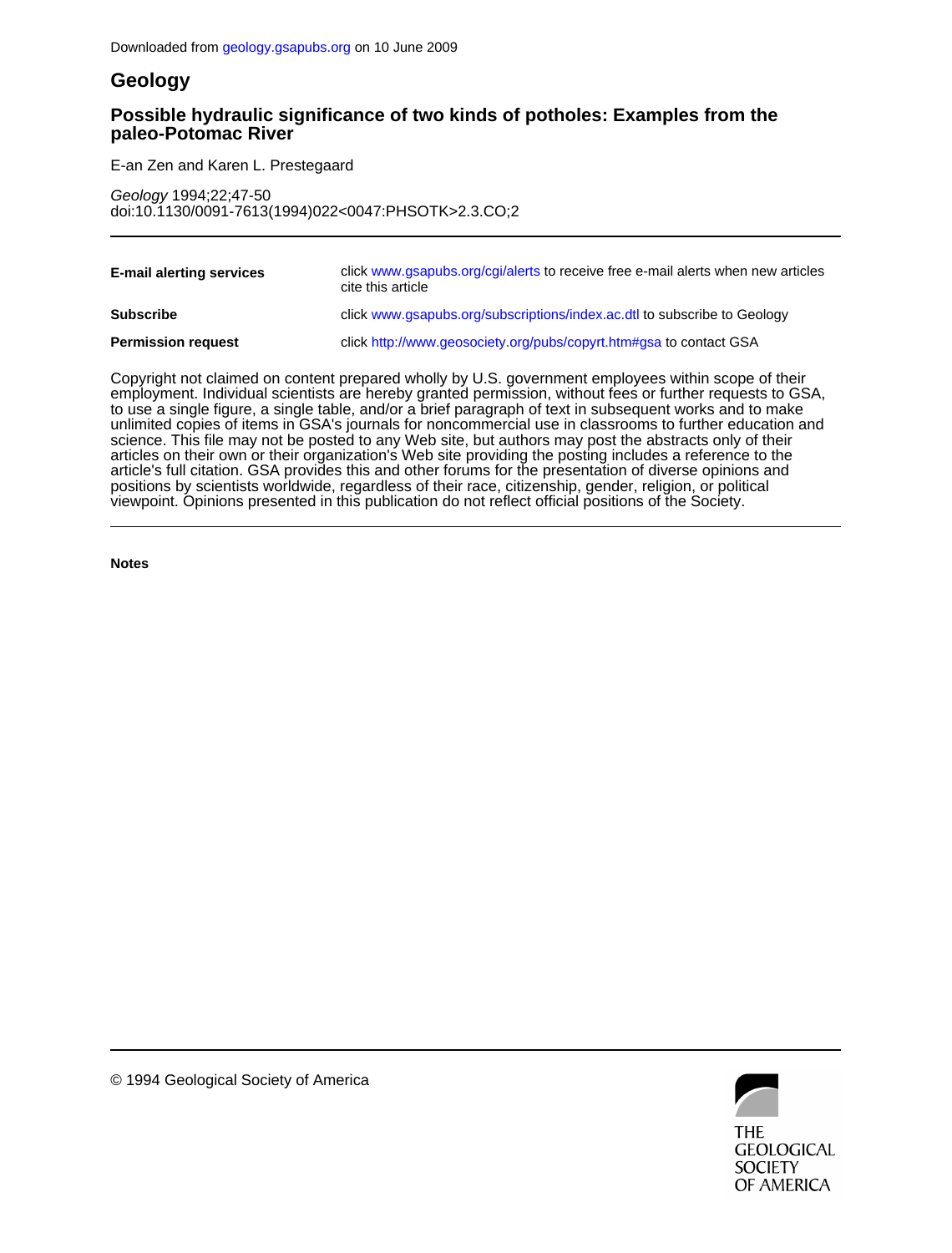# Possible hydraulic significance of two kinds of potholes: Examples from the paleo-Potomac River

E-an Zen

Karen L. Prestegaard

Department of Geology, University of Maryland, College Park, Maryland 20742

**ABSTRACT** 

Potholes preserved along abandoned sections of bedrock-bounded rivers should provide significant paleohydraulic data if the conditions for pothole formation are understood. In a prototype study, we recognize two kinds of potholes along the paleo-Potomac River near Great Falls, Virginia. Vertical potholes, drilled into the strath floor, are circular in plan and are interpreted to form at sites of small stream depths and high flow velocity. Lateral potholes, noncircular with overhanging roofs, are found on flanks of rock obstacles. They are interpreted to be eroded by sediment-laden vortical flow near the air-water interface. The vortices circulate water in the horizontal plane, and begin to form near the free surface in flow separation zones downstream of the obstacles. The geometry of flow separation zones and thus the location of the lateral potholes are scaled by flow Reynolds number. Therefore, lateral potholes could be used to reconstruct paleoflow depths and velocities if parts of the channel bed adjacent to the flow obstruction are preserved.

### **INTRODUCTION**

Potholes, erosional features carved into the beds or sides of degrading bedrock river channels, preserve information on the hydraulic regime of vanished river systems. This paper presents morphological evidence for distinguishing vertical potholes from the newly recognized lateral potholes, which are the focus of this study, and discusses their possible origin and significance. The studied potholes are located on the Virginia side of Great Falls on the Potomac River, where it plunges abruptly from an open valley through the 15 m cataract of Great Falls into the narrow Mather Gorge. The pre-gorge river channel downstream from Great Falls, developed on quartzite and schist of the upper Proterozoic Wissahickon Formation (Fisher, 1970), is preserved as a bedrock strath (see Tormey, 1980; Reed, 1981) that shows a few metres of relief (Fig. 1). Although the rock strath has been flooded at least five times since 1936, such floods are brief events and have caused negligible bedrock erosion on the strath (centimetre-size crustose lichens, inside and outside of the potholes, survived the Hurricane Agnes flood of 1972).

#### **MORPHOLOGIC TYPES OF POTHOLES**

Vertical potholes (site 1, Fig. 1; see also Reed et al., 1980) drilled into the rock floor are nearly circular, vertical  $(\pm \sim 20^{\circ})$  cylinders, typically a few decimetres across, with depths comparable to their widths, and have complete circumferences except where subsequently breached. The original rims of the potholes are water worn but well-defined. The bases of vertical potholes, where visi-

ble, have conical rises or even compartments (see also Alexander, 1932).

The newly recognized lateral potholes are located on the sides of rock prominences, have incomplete circumferences, and are commonly found in groups strung out on the outcrop in the downstream direction. They are not circular in plan view; many are alcovelike with overhanging roofs (Fig. 2) and superfically may resemble tafoni (Twidale, 1982). The floors of lateral potholes either have well-defined basins or are smooth, shallow concavities resembling automobile bucket seats (Fig. 3). The walls of lateral potholes show bas relief of a few millimetres that correspond to centimetres-thick micavs. quartz-rich layers. Because the layers are polished and unweathered, the relief records a process of pothole enlargement that was sensitive to material properties at millimetre to centimetre scales.

#### PROFILES OF LATERAL POTHOLES

Profiles of selected lateral potholes were measured using a string marked at 10 cm intervals. Orthogonal horizontal distances to the backwall, Y, were taken at the marked points. Vertical profiles, Z, were measured by hanging the weighted string from the highest point of the pothole and are shown (Fig. 4) normalized by the total vertical dimension  $Z_{o}$ . Horizontal profiles or plan views (Fig. 5) were obtained by placing the string left-right across the pothole opening at mid-height ( $Z/Z_0 = 1/2$ ). Duplicate measurements agree to  $\pm 3$  cm. Despite the different sizes of the potholes, the normalized upper thirds of the vertical profiles are similar.

## PALEO-GEOMORPHIC SETTINGS OF THE LATERAL POTHOLES

The lateral potholes described here are assigned to the pregorge Potomac River stream regime for the following reason. About 1 km upstream from Great Falls and immediately downstream from a water-intake dam for the Delacaria Reservoir, the strath of the Potomac is a kilometre-wide, flat, bedrock river bottom, studded with rock islands 1 to 3 m in relief. This section of the river floor is not yet affected by the cataracts of Great Falls and is between 142 and 146 ft above sea level. This elevation, together with that of the rock strath between Great Falls and Plummer Island about 10 km farther downstream, allow estimation of the longitudinal gradient of the paleo-Potomac River. This gradient is consistently  $\sim 0.06\%$  $(0.6 \text{ m/km} \text{ or } 3 \text{ ft/min})$  and is adopted as that of the strath-forming paleo-Potomac for the intermediate area of Figure 1 (see also Reed, 1981). The elevations of the lateral potholes described here are between 140 and 142 ft., consistent with their formation on the rock islands of the pregorge strath.

## **LATERAL POTHOLES IN MODERN RIVERS**

Lateral potholes are found in modern rivers. A lateral pothole, complete with conical basin, is actively forming on a rock island in the middle of Mather Gorge (Site 5, Fig. 1). This pothole is totally submerged only during high discharge, so its upper part is exposed to spray and wave action for large parts of a normal year.

Lateral potholes have developed on seasonally submerged rock islands, each a few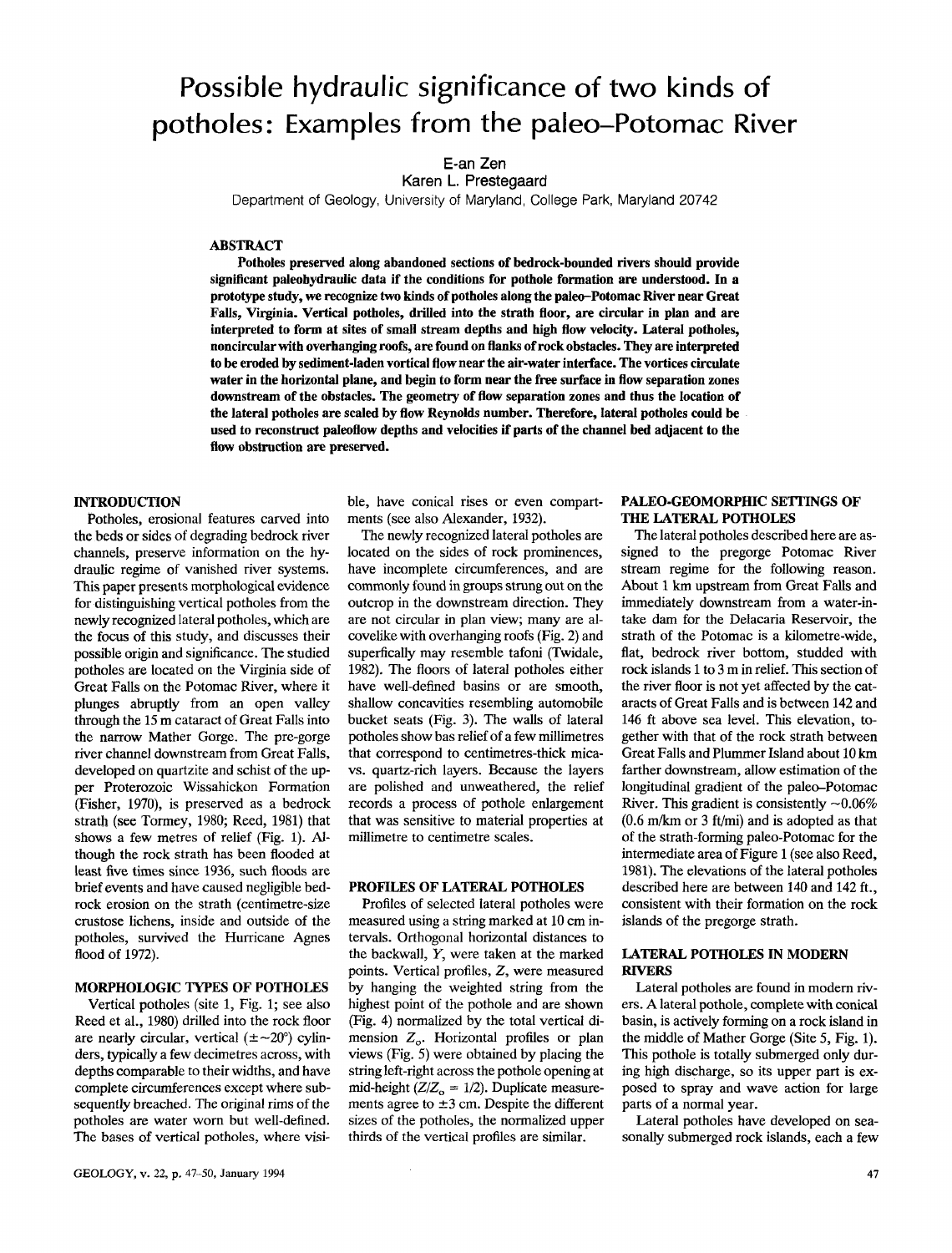

Figure 1. Topographic map of Great Falls area simplified from topographic maps for Great Falls and Chesapeake and Ohio Canal national parks (scale 1:1200; contour interval 2 ft or 5 ft). Area is within the Vienna and Falls Church, Virginia, 7-1/2 minute U.S. Geological Survey quadrangle sheets). Stippled area is Potomoc River. Contours for 110 and 120 ft are incomplete; those below 110 ft are omitted. All closed contours enclose higher areas. Sites 1-5 are discussed in text. Inset shows location (solid rectangle marked "Gt Fls") relative to major highways of Metropolitan Washington area; dash-dot lines mark Potomac and Anacostia rivers; Potomac River separates Virginia from Maryland. DC is District of Columbia.



Figure 2. Lateral potholes 2 (left) and 3 (right). Third pothole of cluster of three is just to left of area shown. Prow of rock is  $-4$  m upstream (to right) from pothole 3. Stick is 1 m long. Site 3 of Figure 1.

metres high, in the Rappahannock River at Bank's Ford upstream from Fredericksburg, Virginia, and, in great abundance, on the Snowy River at McKillops Bridge (between . Bonang and Suggan Buggan), in Victoria, Australia (see below). They also occur on the Susquehanna River at Conewago Falls and near Holtwood Dam in Pennsylvania. Other potholes that may be of this type are described in the literature (e.g., Sugden and John, 1976; Spitznas, 1950; Ives, 1948; Bernard, 1971; and Putzer, 1971).

## **ORIGIN AND HYDRAULIC** SIGNIFICANCE OF LATERAL **POTHOLES**

Lateral potholes are not merely breached vertical potholes (Thompson, 1990), because, first, their rounded, water-worn descending edges and lips are integral parts of and continuous with the concave space and the conical basins (Fig. 3). Second, they occur on the flanks of rock prominences. If they were remnants of vertical potholes, then significant bedrock removal must have occurred without reshaping their interior. For example, if lateral pothole 5 (Fig. 5), the only one measured that can be fitted to the equation of a circle, was originally a complete circle, it would have a diameter of 5.4 m, but only about 1/5 to 1/6 of the circle would be preserved. Further, if pothole 5 was formerly a large vertical pothole, it would have interfered with other adjacent lateral potholes developed at the same level.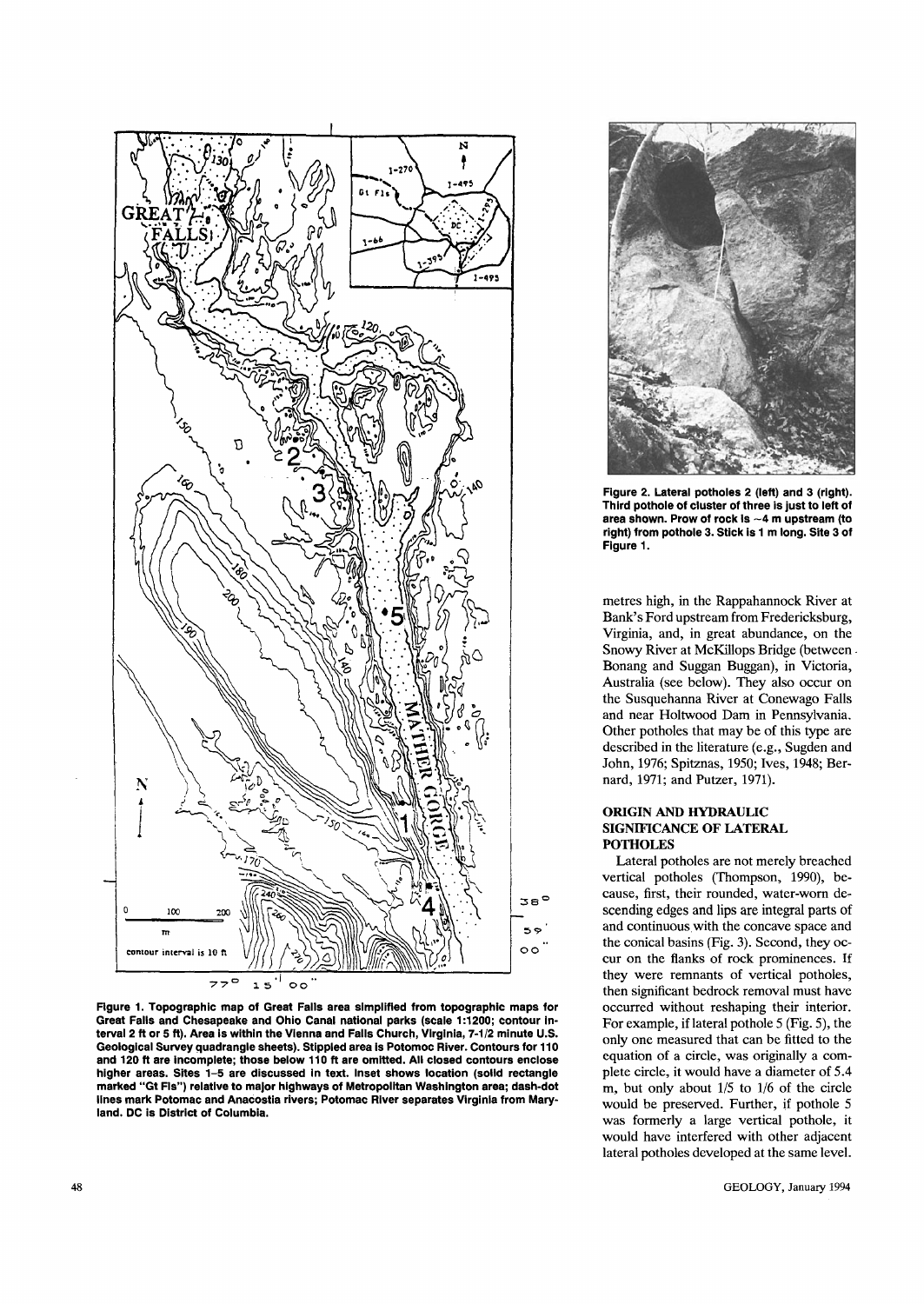Figure 3. A: Downward view of conical basin and lip of lateral pothole 3; notice smooth, water-worn surface on both sides of descending rib (bottom of photo; down is to right). Small part of lip has been destroyed. B: Smooth, flat bottom and broad, waterworn rim of small bucketseat lateral pothole above pothole 3, visible at recess in skyline between potholes 2 and 3 in Figure 2. Scale is in centimetres and inches.





Third, compound lateral potholes are common. One type consists of linked small basins that resemble paternoster lakes; others have smaller lateral potholes nested within the larger one. These cannot be breached vertical potholes.

To define the hydraulic significance of potholes in bedrock rivers, we need to document their three-dimensional geographic location in a bedrock channel, identify the hydraulic conditions under which they formed, and associate these conditions with their location. Our working hypothesis is that both types of potholes are eroded primarily by vortices having vertical to steeply inclined axes of rotation. These vortices are generated near the free surface by rock prominences where horizontal shear stresses are the largest (Yalin, 1992, p. 47). Vertical potholes form where the mixing lengths of the vortices exceed water depth (Yalin, 1992, p. 53). This limits the occurrence of vertical potholes to shallow water; this is consistent with Thompson's (1990) observation that vertical potholes on the Susquehanna River are concentrated near nickpoints (sites where the gradient steepens, velocity increases, and flow depths decrease). Both types of potholes should be most common downstream of rock obstacles, including channel islands.

Lateral potholes are commonly found in chains that begin a few metres downstream from the prow of a rock island in zones of flow separation where the vortices can circulate without being dispersed by downstream flow. The first pothole forms where the vortices, shed from the head of the island, are constrained against the rock surface by the downstream flow. Thus, the distance between where flow separation begins and the first pothole should depend on the geometry of the separation zone, which is scaled by Reynolds number. On the Snowy



250 **PLAN VIEW 200** Y DISTANCE (cm) 150 100 50  $^{0+}_{-50}$ 0 50 100 150 200 250 300 350 X DISTANCE (cm)

Figure 4. Vertical profiles of five lateral potholes, plotting Y/Z<sub>o</sub> against ZZ. Pothole 1 (solid squares) is at site 2 of Figure 1; potholes 2 (crosses) and 3 (asterisks) are at site 3 of Figure 1. Potholes 4 (open squares) and 5 (Xs) are at site 4 of Figure 1; pothole 4 is a few metres north (upstream) of 5. Dimensions of potholes, not including conical basins:  $1 - Z_0 = 170$ cm;  $2 - Z_0 = 190$  cm;  $3 - Z_0 = 140$  cm;  $4 - Z_0 = 120$  cm;  $5 - Z_0 = 210$  cm. Data points from field measurements.

Figure 5. Horizontal profiles (plan view) of same potholes as in Figure 4; profiles were taken at vertical midsections. Symbols as in Figure 4. Pothole 5 can be fitted as arc of large circle having radius of 2.7 m. Nominal paleocurrent direction was from right (north) to left (south), except for 1, for which the direction is uncertain.